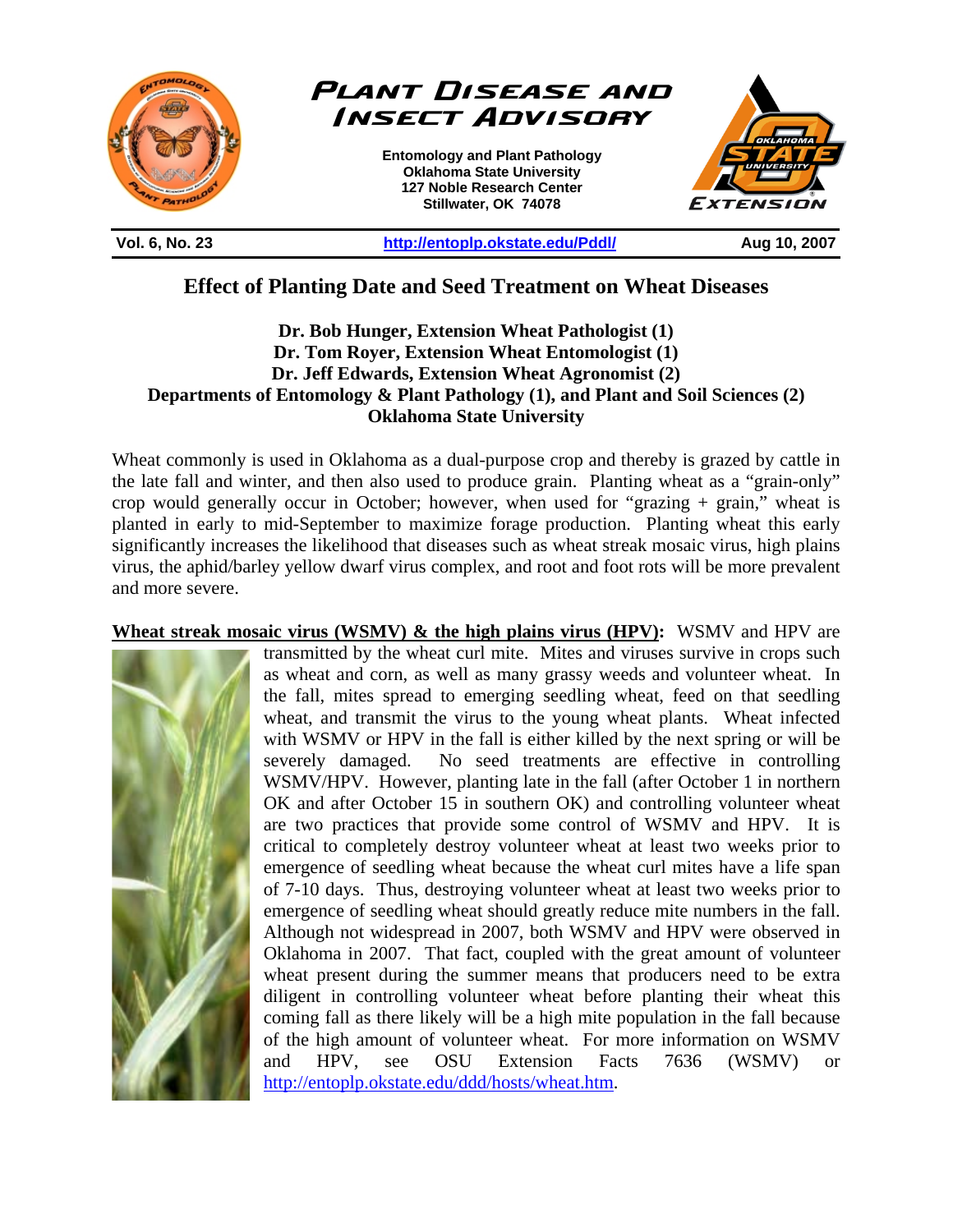**Aphid/barley yellow dwarf virus (BYDV) complex:** BYDV is transmitted by many cerealfeeding aphids, and hence, is associated with aphid infestations. Fall infections by BYDV are the most severe because the virus has a longer time to damage the plant as compared to infections that occur in the spring.

Several steps can be taken to help control BYDV. First, a later planting date (after October 1 in northern OK, and after October 15 in southern OK) helps to reduce the opportunity for fall infections. Second, some wheat varieties (e.g., Custer, 2174, and Ok102) seem to tolerate aphids and/or BYDV better than others; however, please be aware that no wheat variety has absolute resistance to the aphid/BYDV complex. Third, control the aphids that transmit BYDV. This can be done by applying contact insecticides to kill aphids, or by treating seed before planting with a systemic insecticide. Unfortunately, by the time contact insecticides are applied, aphids frequently have already transmitted BYDV. Systemic, seed-treatment insecticides such as Gaucho 480 (Imidacloprid - Gustafson Corp.) and Cruiser (Thiamethoxam – Syngenta) (Table 1) can effectively control aphids during the fall after planting, but in some years aphids are sparse and



such a treatment may not be as beneficial as in years when aphids are numerous in the fall. Be sure to thoroughly read the label before applying any chemical. For more information on the aphid/barley yellow dwarf virus complex, go to the webpage for the PDIDL at: http://entoplp.okstate.edu/ddd/hosts/wheat.htm.

**Root and foot rots:** These include several diseases caused by fungi such as dryland (Fusarium) root rot, Rhizoctonia root rot (sharp eyespot), common root rot, take-all, and eyespot (strawbreaker). Controlling root and foot rots is difficult. There are no resistant varieties or fungicide treatments that control all of these diseases at a consistently high level. However, a seed treatment such as Gaucho XT (Table 1) is a combination of chemicals that is active against aphids (and hence BYDV), smuts and bunts, and seedling root rots. In contrast, a chemical such as Raxil MD offers activity against bunts, smuts and seedling root rots but not insects. Hence, CAREFULLY read the label of any seed treatment to be sure it offers activity against the diseases of concern in your situation.

Late planting (after October 1 in northern OK and after October 15 in southern OK) also can help reduce the incidence and severity of root rots, but planting late will not entirely eliminate the presence or effects of root rots. If you have a field with a history of severe root rot, consider planting that field as late as possible or plan to use it in a "graze-out" fashion if that is consistent with your overall plan.

For some root rots, there are specific factors that contribute to disease incidence and severity. For example, a high soil pH  $(>6.5)$  greatly favors disease development of the root rot called takeall. Thus, when liming fields to correct for acid soils, be sure not to raise the pH above this level. Another practice that can help limit take-all and some of the other root rots is the elimination of residue. However, elimination of residue by tillage or burning does not seem to affect the